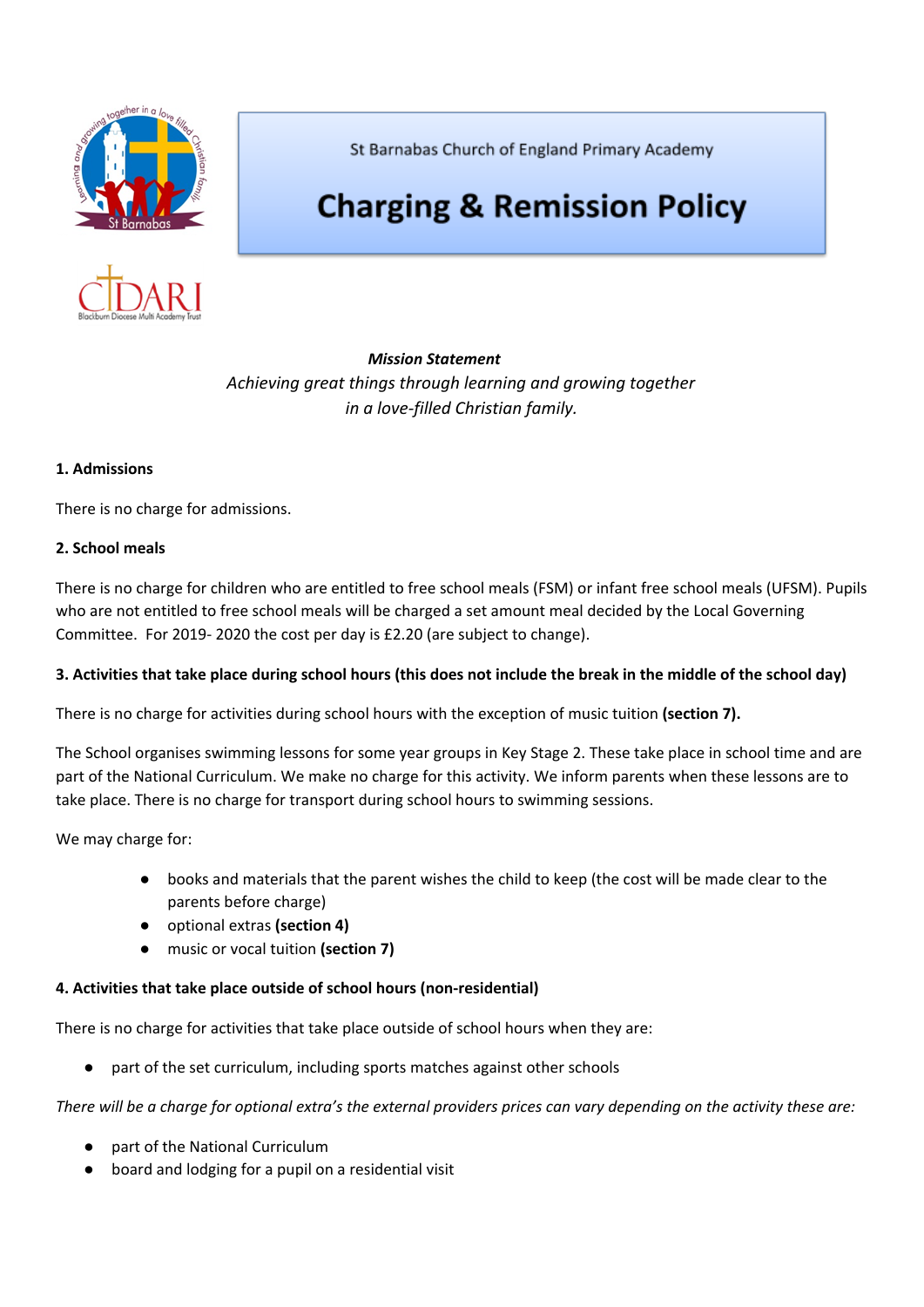# **The cost of optional extras**

The headteacher will decide when it is necessary to charge for optional activities, and the levels of charge will be set annually by the headteacher on the recommendation of the Business Committee.

Any charge made in respect of individual pupil will not exceed the actual cost of providing the optional extra activity, divided equally by the number of pupils participating. In no circumstances will there be an element of subsidy required for any pupils wishing to participate in the activity whose parents are unwilling or unable to pay the full charge **(section 12).**

When calculating the cost of optional extras an amount may be included in relation to:

- any materials, books, instruments or equipment provided in connection with the optional extra
- non-teaching staff
- teaching staff engaged under contracts for services purely to provide an optional extra, including supply teachers engaged specifically to provide the optional extra
- the cost, or a proportion of the costs, for teaching staff employed to provide tuition in playing a musical instrument, where the tuition is an optional extra.

Participation in any optional extra activity will be on the basis of parental choice and a willingness to pay the charges. The school will need to have the agreement of parents before organising the provision of an optional extra where charges will be made.

# **5. Activities that take place partly during school hours either on or off site**

Where the majority of a non-residential activity takes place during school hours the charging of the activity will be the same as is outlined in section 3.

Travelling time is included in time spent on activity.

In cases where the majority of a non-residential activity takes place outside of school hours the charge cannot include the cost of alternative provision for those pupils who do not wish to participate. So no charge can be made for supply teachers to cover for those teachers who are absent from school accompanying pupils on a visit.

In this case the charging of the activity will be the same as is outlined in section 4.

# **6. Residential activities**

Our school will charge for:

Board and lodging when any visit has been organised by the school where there may be a cost for board and lodging, parents will be informed of this before the visit takes place. We will charge anything up to the full cost of board and lodging on residential visits, whether it is classified as taking place during school hours or not. The charge will not exceed the actual cost. Parents who can prove they are in receipt of certain benefits may be exempt from paying this cost (see section 10 for more guidance on remissions).

Travel charges may apply when the residential activity takes place outside of school hours. The amount charged will be calculated to cover the unit cost per pupil. These charges may not apply to those pupils entitled to remissions, but no other pupils will be charged extra to cover those costs.

Activities - the school may charge for residential activities that fall outside of school hours **(see section 4).**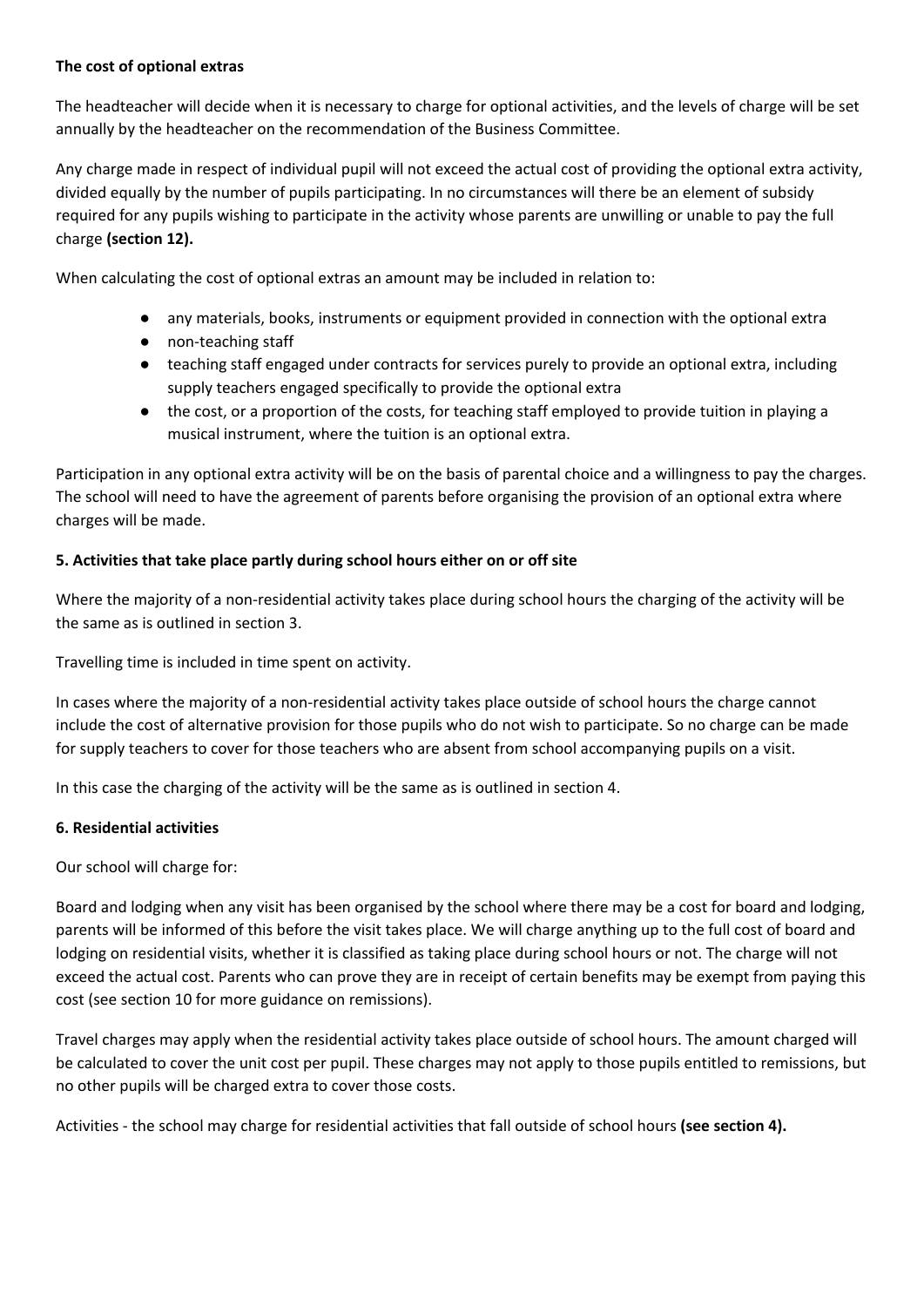## 6. Parents who are in receipt of the following benefit will be exempt from paying the cost of board & lodging:

- Income Support
- Income based Job-seekers Allowance
- Child Tax Credit (where the person is not receiving Working Tax Credit as well) and the family income does not exceed £16,190
- Support under part VI of the Immigration and Asylum Act 1999
- Guaranteed Element of State Pension Credit
- Income related employment and support allowance
- Universal Credit in prescribed circumstances
- Support under part VI of the immigration and Asylum Act 1999

## **7. Music tuition within school hours**

St Barnabas follows government legislation that states that all education provided during school hours must be free.

Charges will be made if the teaching is not an essential part of either the National Curriculum or a public examination syllabus being followed by the pupil(s).

The school may charge for teaching requested by parents and delivered by specialist tutors given to either an individual pupil or groups of any appropriate size (provided that the size of the group is based on sound pedagogical principles) to play a musical instrument or to sing. The cost of these lessons may depend on the size and duration of the class as well as the type of instrument.

The school will not charge if the music tuition is part of the National Curriculum.

## **8. Extended services**

St Barnabas is dedicated to providing a well-rounded and extensive education for our students which includes a wide range of extra-curricular activities (extended services). Extended services enable our school to provide:

- high-quality learning opportunities at the end of the school day
- ways of intervening early when children are at risk of poor outcomes, e.g. by providing access to study support, parenting support or to more specialist services (such as health, social care or special educational needs services)
- ways of increasing pupil engagement
- ways of improving outcomes and narrowing gaps in outcomes between different groups of pupils.

The total charge for extra-curricular activities will not exceed the cost of providing the activity and no parent will be asked to subsidise others.

'Kidsland Kidsclub' is an external provider of before and after school care that operates at St Barnabas through term time and school breaks. Parents will deal directly with the company.

## **9. Damage to property and breakages**

Where school property has been wilfully damaged by a student or parent the school may charge those responsible for some or all of the cost of repair or replacement.

Where property belonging to a third party has been damaged by a pupil, and the school has been charged, the school may charge some or all of the cost to those responsible.

Whether or not these charges will be made will be decided by the headteacher and dependent on the situation.